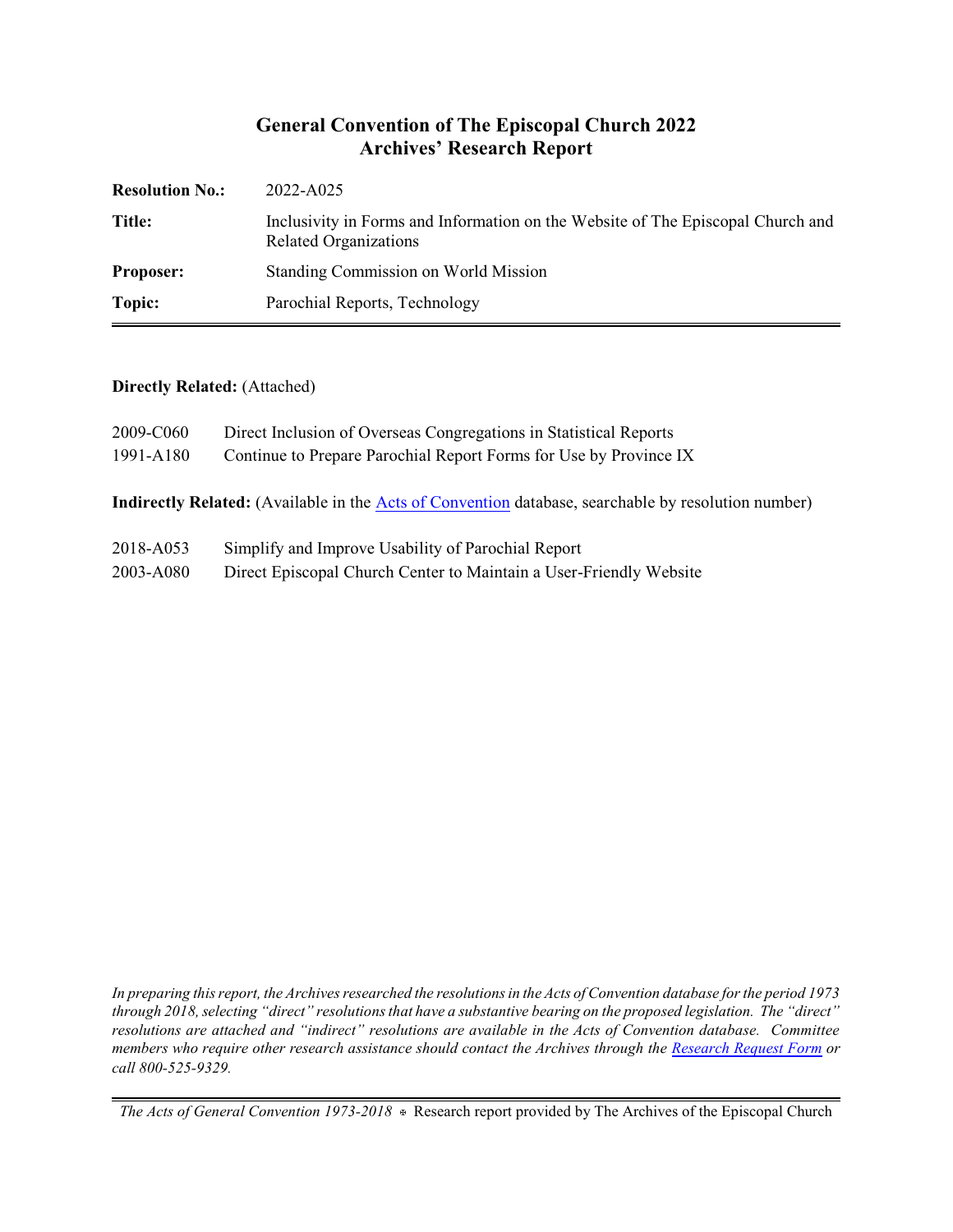# **A025 - Inclusivity in Forms and Information on the Website of The Episcopal Church and Related Organizations**

### **Final Status:** Not Yet Finalized

**Proposed by:** Standing Commission on World Mission **Requests New Interim Body**: No **Amends C&C or Rules of Order**: No **Has Budget Implications**: No **Cost**: **HiA:** HD **Legislative Committee Currently Assigned**: 04 - Governance & Structure **Completion Status:** Incomplete **Latest House Action:** N/A **Supporting Documents:** No

## **Resolution Text**

*Resolved*, the House of \_\_\_\_\_\_\_\_\_\_\_\_\_\_\_\_ concurring,

That the 80th General Convention direct The Episcopal Church and urge all agencies, institutions and other organizations connected with it to review and revise their online forms as necessary to ensure functionality for those residing in non-US areas of The Episcopal Church so that forms can be completed with information world-wide, including but not limited to: addresses, telephone numbers, postal codes and country designations, currency abbreviations and credit card numbers to allow non-US standard responses to form fields for members of congregations and others residing outside the United States; and be it further

*Resolved*, That the Convention direct the Church Center to ensure that all reports, information and interactive material posted on the website of The Episcopal Church include all of its dioceses and jurisdictions, and that they be available and usable by all members of The Episcopal Church, including those outside the United States, and be it further

*Resolved,* That the Convention direct all those developing materials of any kind for use by the Church to take into account variations required by dioceses, jurisdictions, and church members outside the United States.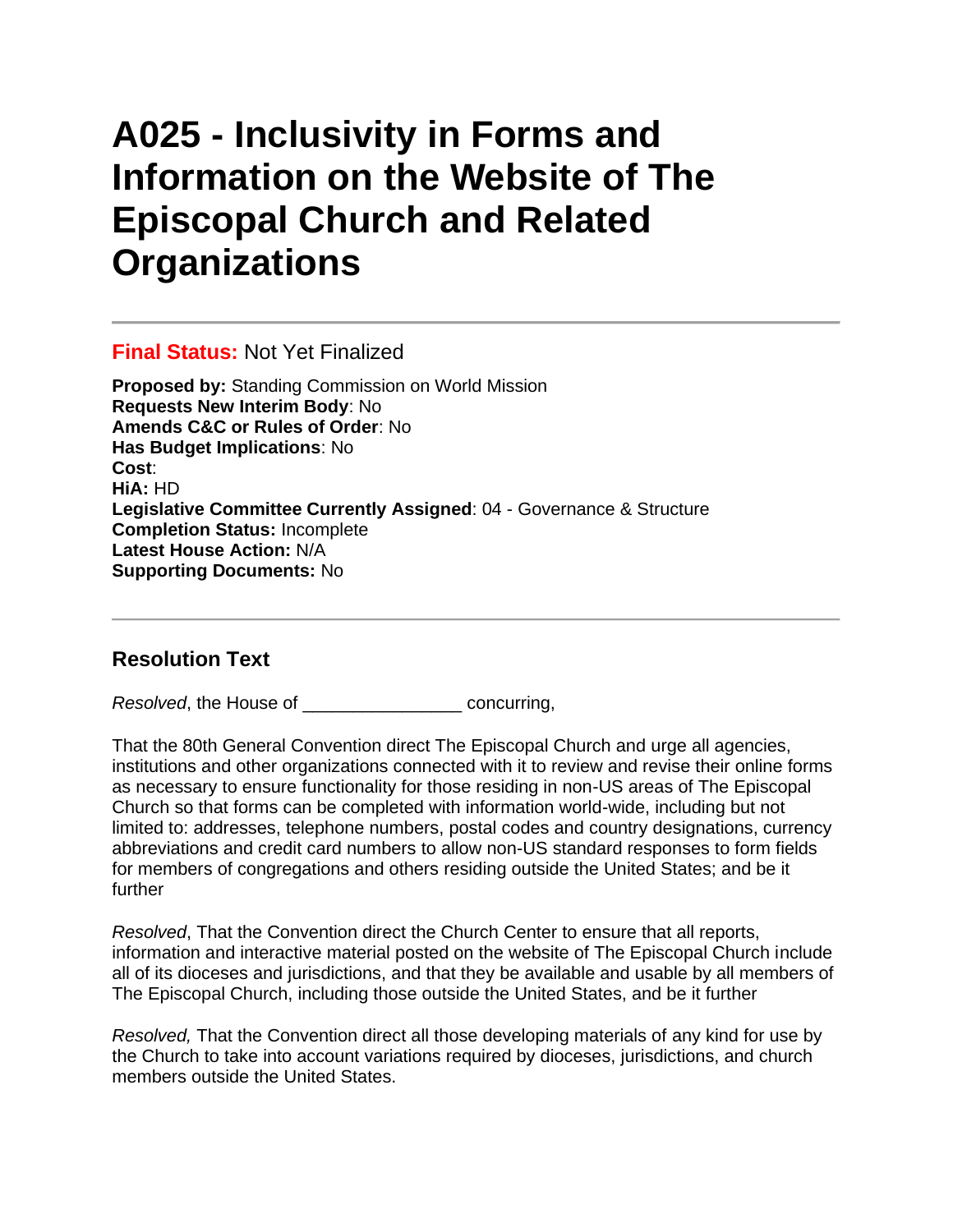## **Explanation**

We are fond of saying The Episcopal Church is an international church. However, members of congregations outside the United States have found it difficult, if not impossible, to complete online forms for such things as Parochial Reports, lists of deputies to General Convention, registration for programs, ordering materials, etc., as the forms do not accommodate input of addresses with foreign postal codes and countries, telephone numbers, credit card numbers, international email domains, accent marks and other information from geographical areas outside the United States. As a result, incomplete or incorrect information is often provided, or it becomes impossible to fill the form or complete the transaction at all.

The Episcopal Church includes a number of jurisdictions (dioceses and the Convocation of Episcopal Churches in Europe) outside the United States, yet in posting information and interactive sites on the website of The Episcopal Church these jurisdictions and their congregations are often excluded in the reporting and/or do not have full access. For example, in publishing the results of the Parochial Reports, information from the non-US jurisdictions is often only partially included, leaving out financial information in particular. Additionally, the mapping demographics of Parochial Report data launched on the TEC website do not even mention the jurisdictions outside the US. Such inclusion was already requested through Resolution 2009-C060 "Direct Inclusion of Overseas Congregations in Statistical Reports."

Many materials developed for use in the Church assume they will be used in the United States by Americans. As a result, some materials are of less use outside the United States. While to a certain degree this is inevitable, those developing materials should be aware that most materials should also be relevant to those outside the United States.

As we seek to build a Beloved Community, this resolution seeks to ensure that all members of The Episcopal Church have full access to information and online forms, and that all reporting and information are fully inclusive. It is vital that the website of The Episcopal Church be inclusive of the entire Church.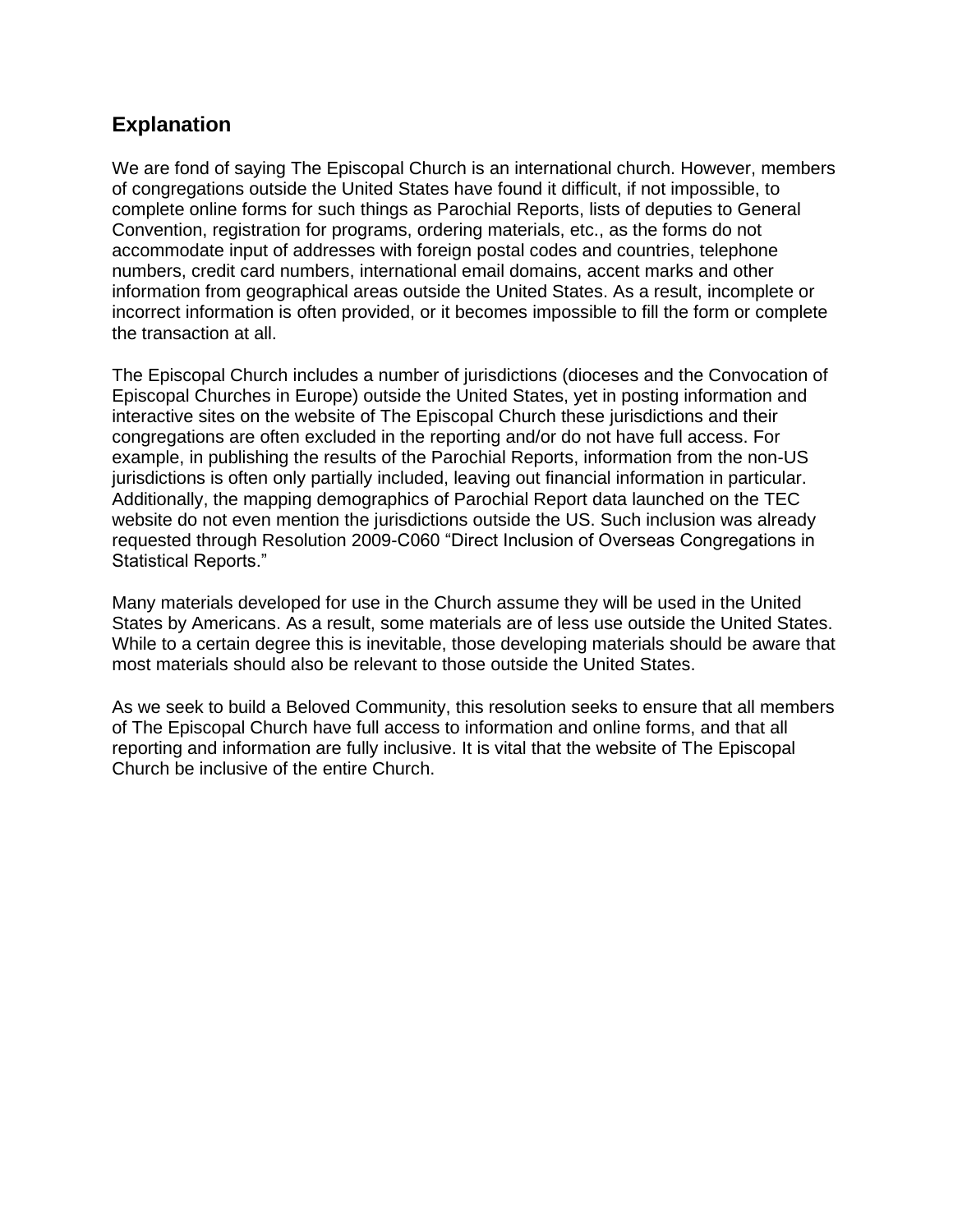| <b>Resolution Number:</b>        | 2009-C060                                                         |
|----------------------------------|-------------------------------------------------------------------|
| <b>Title:</b>                    | Direct Inclusion of Overseas Congregations in Statistical Reports |
| <b>Legislative Action Taken:</b> | Concurred                                                         |
| <b>Final Text:</b>               |                                                                   |

*Resolved*, **That the House of Deputies Committee on the State of the Church be directed to include in their report to the 77th General Convention, and all subsequent General Conventions, all statistics pertaining to the life of the congregations in all oversea Dioceses and the Convocation of American Churches in Europe**.

**Citation:** General Convention, *Journal of the General Convention of...The Episcopal Church, Anaheim, 2009* (New York: General Convention, 2009), p. 148.